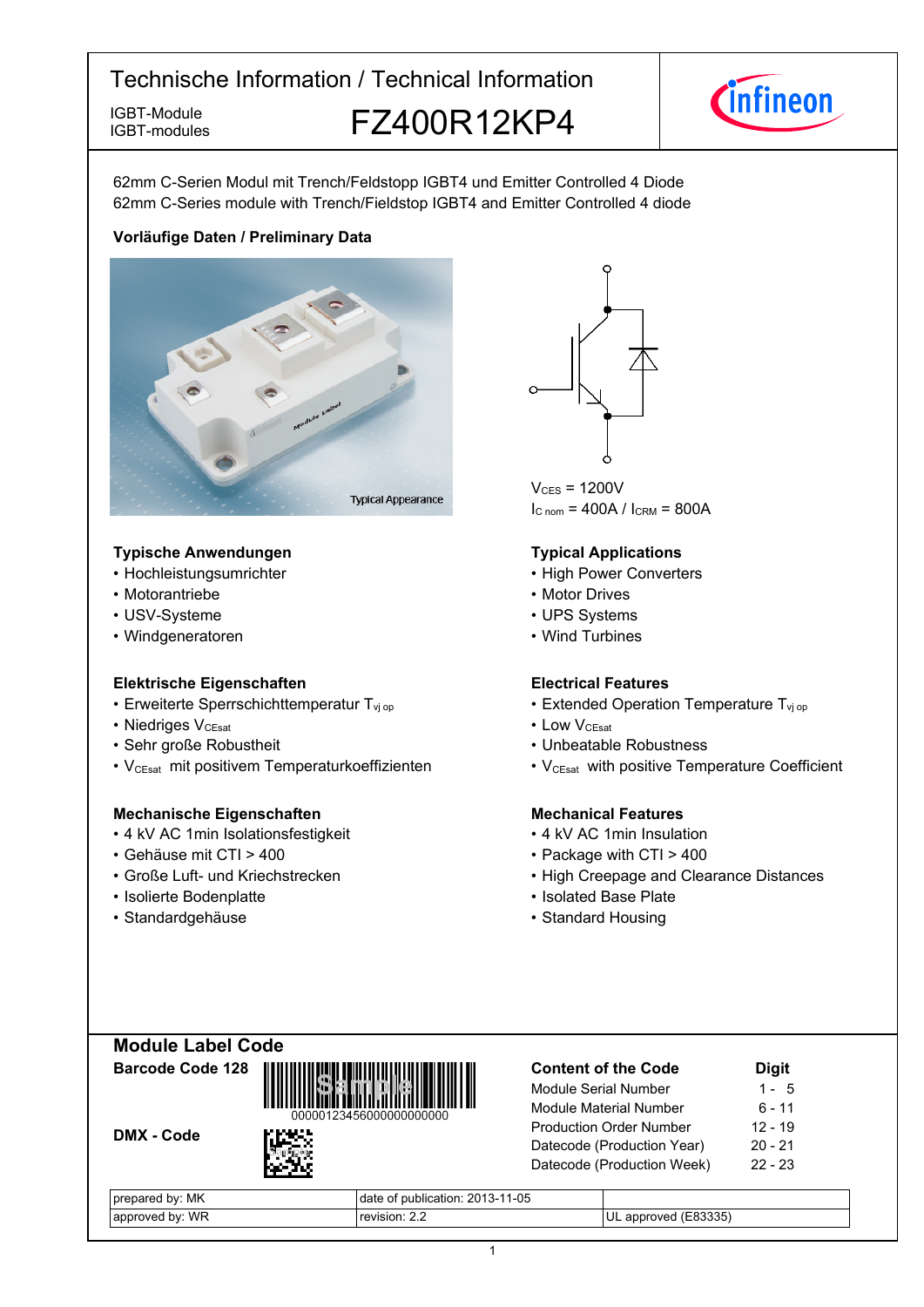IGBT-modules

approved by: WR

IGBT-Module<br>IGBT-modules **FZ400R12KP4** 



### **Vorläufige-Daten Preliminary-Data**

#### **IGBT, Wechselrichter / IGBT, Inverter Höchstzulässige-Werte-/-Maximum-Rated-Values**

| поопосеаназондо ттогео линалинант гласоа танаоз                                 |                                                                                                                                                                                                                                     |                                       |      |                        |       |                     |
|---------------------------------------------------------------------------------|-------------------------------------------------------------------------------------------------------------------------------------------------------------------------------------------------------------------------------------|---------------------------------------|------|------------------------|-------|---------------------|
| Kollektor-Emitter-Sperrspannung<br>Collector-emitter voltage                    | $T_{vi}$ = 25 $^{\circ}$ C                                                                                                                                                                                                          | <b>V<sub>CES</sub></b>                |      | 1200                   |       | V                   |
| Kollektor-Dauergleichstrom<br>Continuous DC collector current                   | $T_c = 100^{\circ}$ C. T <sub>vi max</sub> = 175 $^{\circ}$ C                                                                                                                                                                       | $\mathsf{I}_{\mathsf{C} \text{ nom}}$ |      | 400                    |       | A                   |
| Periodischer Kollektor-Spitzenstrom<br>Repetitive peak collector current        | $t_P = 1$ ms                                                                                                                                                                                                                        | <b>I</b> CRM                          |      | 800                    |       | A                   |
| Gesamt-Verlustleistung<br>Total power dissipation                               | $T_c$ = 25°C, $T_{\rm vi \, max}$ = 175°C                                                                                                                                                                                           | $P_{\text{tot}}$                      |      | 2400                   |       | W                   |
| Gate-Emitter-Spitzenspannung<br>Gate-emitter peak voltage                       |                                                                                                                                                                                                                                     | $V_{\text{GES}}$                      |      | $+/-20$                |       | V                   |
| <b>Charakteristische Werte / Characteristic Values</b>                          |                                                                                                                                                                                                                                     |                                       | min. | typ.                   | max.  |                     |
| Kollektor-Emitter-Sättigungsspannung                                            | $I_C = 400$ A, $V_{GE} = 15$ V<br>$T_{\rm vj}$ = 25°C                                                                                                                                                                               |                                       |      | 1,70                   | 2,05  | V                   |
| Collector-emitter saturation voltage                                            | $I_C = 400$ A, $V_{GE} = 15$ V                                                                                                                                                                                                      |                                       |      | 2,00                   |       | V                   |
|                                                                                 | $T_{vi}$ = 125°C                                                                                                                                                                                                                    | $V_{CE\ sat}$                         |      |                        |       | V                   |
|                                                                                 | $T_{\text{vj}}$ = 150°C<br>$I_c = 400$ A, $V_{GE} = 15$ V                                                                                                                                                                           |                                       |      | 2,10                   |       |                     |
| Gate-Schwellenspannung<br>Gate threshold voltage                                | $I_c = 15.0$ mA, $V_{CE} = V_{GE}$ , $T_{vi} = 25^{\circ}$ C                                                                                                                                                                        | V <sub>GEth</sub>                     | 5,2  | 5,8                    | 6,4   | V                   |
| Gateladung<br>Gate charge                                                       | $V_{GE}$ = -15 V  +15 V                                                                                                                                                                                                             | $\mathsf{Q}_{\mathsf{G}}$             |      | 3,70                   |       | μC                  |
| Interner Gatewiderstand<br>Internal gate resistor                               | $T_{\rm vj}$ = 25°C                                                                                                                                                                                                                 | $R_{Gint}$                            |      | 1,9                    |       | Ω                   |
| Eingangskapazität<br>Input capacitance                                          | f = 1 MHz, $T_{vi}$ = 25°C, $V_{CE}$ = 25 V, $V_{GE}$ = 0 V                                                                                                                                                                         | $C_{\text{ies}}$                      |      | 28,0                   |       | nF                  |
| Rückwirkungskapazität<br>Reverse transfer capacitance                           | f = 1 MHz, $T_{vi}$ = 25°C, $V_{CE}$ = 25 V, $V_{GE}$ = 0 V                                                                                                                                                                         | $C_{res}$                             |      | 1,10                   |       | nF                  |
| Kollektor-Emitter-Reststrom<br>Collector-emitter cut-off current                | $V_{CE}$ = 1200 V, $V_{GE}$ = 0 V, $T_{vi}$ = 25°C                                                                                                                                                                                  | $I_{\text{CES}}$                      |      |                        | 5,0   | mA                  |
| Gate-Emitter-Reststrom<br>Gate-emitter leakage current                          | $V_{CE} = 0 V$ , $V_{GE} = 20 V$ , $T_{vi} = 25^{\circ}C$                                                                                                                                                                           | $I_{\text{GES}}$                      |      |                        | 400   | nA                  |
| Einschaltverzögerungszeit, induktive Last<br>Turn-on delay time, inductive load | $I_C = 400$ A, $V_{CE} = 600$ V<br>$T_{\rm vj}$ = 25°C<br>$T_{\text{vj}}$ = 125°C<br>$V_{GE}$ = $\pm$ 15 V<br>$T_{vi}$ = 150 $^{\circ}$ C<br>$R_{\text{Gon}} = 1.8 \Omega$                                                          | $t_{d}$ on                            |      | 0,24<br>0.25<br>0,26   |       | μs<br>μs<br>μs      |
| Anstiegszeit, induktive Last<br>Rise time, inductive load                       | $I_C = 400$ A, $V_{CE} = 600$ V<br>$T_{vi}$ = 25°C<br>$V_{GF}$ = ±15 V<br>$T_{vi}$ = 125°C<br>$T_{vi}$ = 150 $^{\circ}$ C<br>$\mathsf{R}_{\mathsf{Gon}}$ = 1,8 $\Omega$                                                             | $t_{r}$                               |      | 0,045<br>0.05<br>0,055 |       | μs<br>μs<br>μs      |
| Abschaltverzögerungszeit, induktive Last<br>Turn-off delay time, inductive load | $I_C = 400$ A, $V_{CE} = 600$ V<br>$T_{\rm vj}$ = 25°C<br>$\rm V_{GE}$ = $\pm 15~\rm V$<br>$T_{vi}$ = 125°C<br>$R_{Goff}$ = 1,8 $\Omega$<br>$T_{\rm vj} = 150^{\circ}$ C                                                            | $t_{\text{d off}}$                    |      | 0,61<br>0.64<br>0,66   |       | μs<br>μs<br>μs      |
| Fallzeit, induktive Last<br>Fall time, inductive load                           | $I_c = 400$ A, $V_{ce} = 600$ V<br>$T_{vi}$ = 25 $^{\circ}$ C<br>$V_{GE}$ = $\pm$ 15 V<br>$T_{vi}$ = 125°C<br>$T_{\rm vj} = 150^{\circ}$ C<br>$R_{Goff}$ = 1,8 $\Omega$                                                             | $t_{\rm f}$                           |      | 0,14<br>0,17<br>0,18   |       | μs<br>μs<br>$\mu s$ |
| Einschaltverlustenergie pro Puls<br>Turn-on energy loss per pulse               | $I_c$ = 400 A, $V_{CE}$ = 600 V, L <sub>s</sub> = 60 nH<br>$T_{vi}$ = 25°C<br>$V_{GE}$ = ±15 V, di/dt = 5000 A/µs (T <sub>vj</sub> = 150°C) T <sub>vj</sub> = 125°C<br>$T_{vi}$ = 150 $^{\circ}$ C<br>$R_{\text{Gon}} = 1.8 \Omega$ | $E_{on}$                              |      | 22,0<br>33,0<br>36,0   |       | mJ<br>mJ<br>mJ      |
| Abschaltverlustenergie pro Puls<br>Turn-off energy loss per pulse               | $I_C = 400$ A, $V_{CE} = 600$ V, $L_S = 60$ nH<br>$T_{vi}$ = 25°C<br>$V_{GE}$ = ±15 V, du/dt = 3000 V/µs (T <sub>vj</sub> = 150°C)T <sub>vj</sub> = 125°C<br>$T_{\text{vj}}$ = 150°C<br>$\mathsf{R}_{\mathsf{Goff}}$ = 1,8 $\Omega$ | $E_{\text{off}}$                      |      | 50,0<br>66,0<br>70,0   |       | mJ<br>mJ<br>mJ      |
| Kurzschlußverhalten<br>SC data                                                  | $V_{GE}$ $\leq$ 15 V, V <sub>cc</sub> = 800 V<br>$t_P \le 10 \,\mu s$ , $T_{vi} = 125^{\circ}C$<br>Vc∈ <sub>max</sub> = Vc∈s -L <sub>sCE</sub> ·di/dt                                                                               | $I_{SC}$                              |      | 1600                   |       | A                   |
| Wärmewiderstand, Chip bis Gehäuse<br>Thermal resistance, junction to case       | pro IGBT / per IGBT                                                                                                                                                                                                                 | $R_{thJC}$                            |      |                        | 0,062 | K/W                 |
| Wärmewiderstand, Gehäuse bis Kühlkörper<br>Thermal resistance, case to heatsink | pro IGBT / per IGBT<br>λ <sub>Paste</sub> = 1 W/(m·K) /<br>$\lambda$ <sub>grease</sub> = 1 W/(m·K)                                                                                                                                  | $R_{thCH}$                            |      | 0,016                  |       | K/W                 |
| Temperatur im Schaltbetrieb<br>Temperature under switching conditions           |                                                                                                                                                                                                                                     | $T_{\mathsf{vj\,op}}$                 | -40  |                        | 150   | $^{\circ}$ C        |
| prepared by: MK                                                                 | date of publication: 2013-11-05                                                                                                                                                                                                     |                                       |      |                        |       |                     |

revision: 2.2

 $\overline{2}$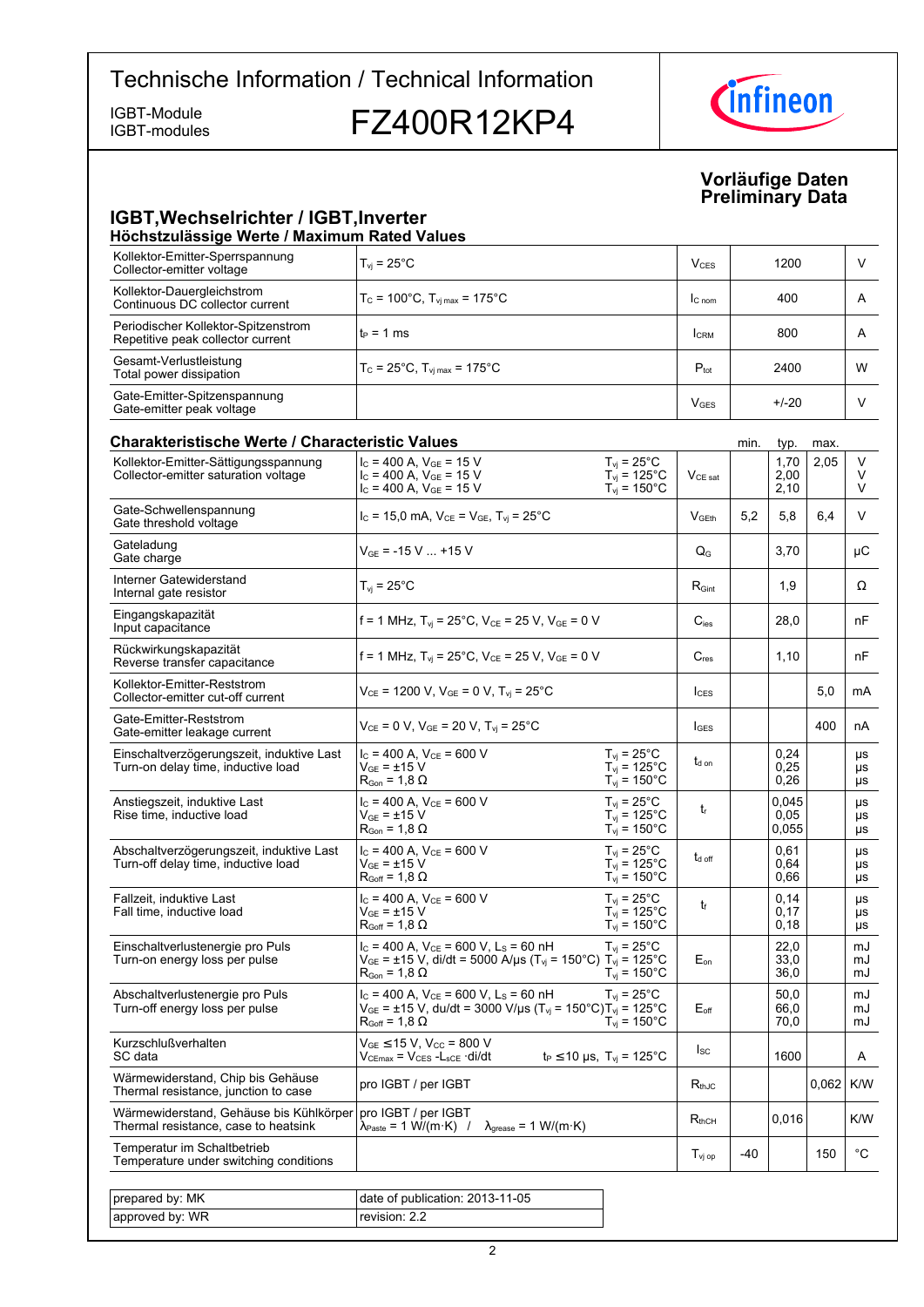IGBT-modules

## IGBT-Module<br>IGBT-modules **FZ400R12KP4**



### **Vorläufige-Daten Preliminary-Data**

### **Diode,-Wechselrichter-/-Diode,-Inverter Höchstzulässige-Werte-/-Maximum-Rated-Values**

| Periodische Spitzensperrspannung<br>Repetitive peak reverse voltage | $T_{\rm vi}$ = 25 $^{\circ}$ C                                                                                                        | <b>V</b> <sub>RRM</sub> | 1200           |                  |
|---------------------------------------------------------------------|---------------------------------------------------------------------------------------------------------------------------------------|-------------------------|----------------|------------------|
| Dauergleichstrom<br>Continuous DC forward current                   |                                                                                                                                       | I۴                      | 400            | A                |
| Periodischer Spitzenstrom<br>Repetitive peak forward current        | l t∍ = 1 ms                                                                                                                           | <b>FRM</b>              | 800            |                  |
| Grenzlastintegral<br>$I2t - value$                                  | $V_R = 0$ V, t <sub>P</sub> = 10 ms, T <sub>vj</sub> = 125°C<br>V <sub>R</sub> = 0 V, t <sub>P</sub> = 10 ms, T <sub>vj</sub> = 150°C | $12$ t                  | 31000<br>29000 | $A^2S$<br>$A^2S$ |

### **Charakteristische Werte / Characteristic**

| <b>Charakteristische Werte / Characteristic Values</b><br>min.<br>max.<br>typ.  |                                                                                                                                          |                                                                                   |                                                     |       |                      |      |                |
|---------------------------------------------------------------------------------|------------------------------------------------------------------------------------------------------------------------------------------|-----------------------------------------------------------------------------------|-----------------------------------------------------|-------|----------------------|------|----------------|
| Durchlassspannung<br>Forward voltage                                            | $I_F = 400$ A, $V_{GF} = 0$ V<br>$I_F = 400$ A, $V_{GE} = 0$ V<br>$I_F = 400$ A, $V_{GE} = 0$ V                                          | $T_{vi}$ = 25°C<br>$T_{vi}$ = 125 $^{\circ}$ C<br>$T_{\rm vi}$ = 150 $^{\circ}$ C | $V_F$                                               |       | 1,65<br>1,65<br>1,65 | 2,15 | $\vee$         |
| Rückstromspitze<br>Peak reverse recovery current                                | $I_F = 400$ A, - di <sub>F</sub> /dt = 5000 A/us (T <sub>vi</sub> =150°C) T <sub>vi</sub> = 25°C<br>$V_R$ = 600 V<br>$V_{GF}$ = -15 V    | $T_{\rm vi}$ = 125°C.<br>$T_{\rm vi}$ = 150°C                                     | <b>IRM</b>                                          |       | 300<br>400<br>420    |      | A<br>A<br>A    |
| Sperrverzögerungsladung<br>Recovered charge                                     | $I_F = 400$ A, - di $_F/dt = 5000$ A/ $\mu s$ (T <sub>vi</sub> =150°C) T <sub>vi</sub> = 25°C<br>$V_{\rm B}$ = 600 V<br>$V_{GF}$ = -15 V | $T_{vi}$ = 125°C<br>$T_{\rm vi}$ = 150°C.                                         | Q,                                                  |       | 40,0<br>70,0<br>80,0 |      | μC<br>μC<br>μC |
| Abschaltenergie pro Puls<br>Reverse recovery energy                             | $I_F = 400$ A, - di <sub>F</sub> /dt = 5000 A/us (T <sub>vi</sub> =150°C) T <sub>vi</sub> = 25°C<br>$V_R$ = 600 V<br>$V_{GF}$ = -15 V    | $T_{vi}$ = 125°C<br>$T_{vi}$ = 150 $^{\circ}$ C                                   | $E_{rec}$                                           |       | 21,0<br>38,5<br>44,0 |      | mJ<br>mJ<br>mJ |
| Wärmewiderstand, Chip bis Gehäuse<br>Thermal resistance, junction to case       | pro Diode / per diode                                                                                                                    |                                                                                   | $R_{th,IC}$                                         |       |                      | 0,11 | K/W            |
| Wärmewiderstand, Gehäuse bis Kühlkörper<br>Thermal resistance, case to heatsink | pro Diode / per diode<br>$\lambda_{\text{Paste}} = 1 \text{ W/(m·K)}$ / $\lambda_{\text{grease}} = 1 \text{ W/(m·K)}$                    |                                                                                   | $R_{thCH}$                                          |       | 0,028                |      | K/W            |
| Temperatur im Schaltbetrieb<br>Temperature under switching conditions           |                                                                                                                                          |                                                                                   | $\mathsf{T}_{\mathsf{v} \mathsf{j} \; \mathsf{op}}$ | $-40$ |                      | 150  | °C             |

| prepared by: MK | date of publication: 2013-11-05 |
|-----------------|---------------------------------|
| approved by: WR | revision: 2.2                   |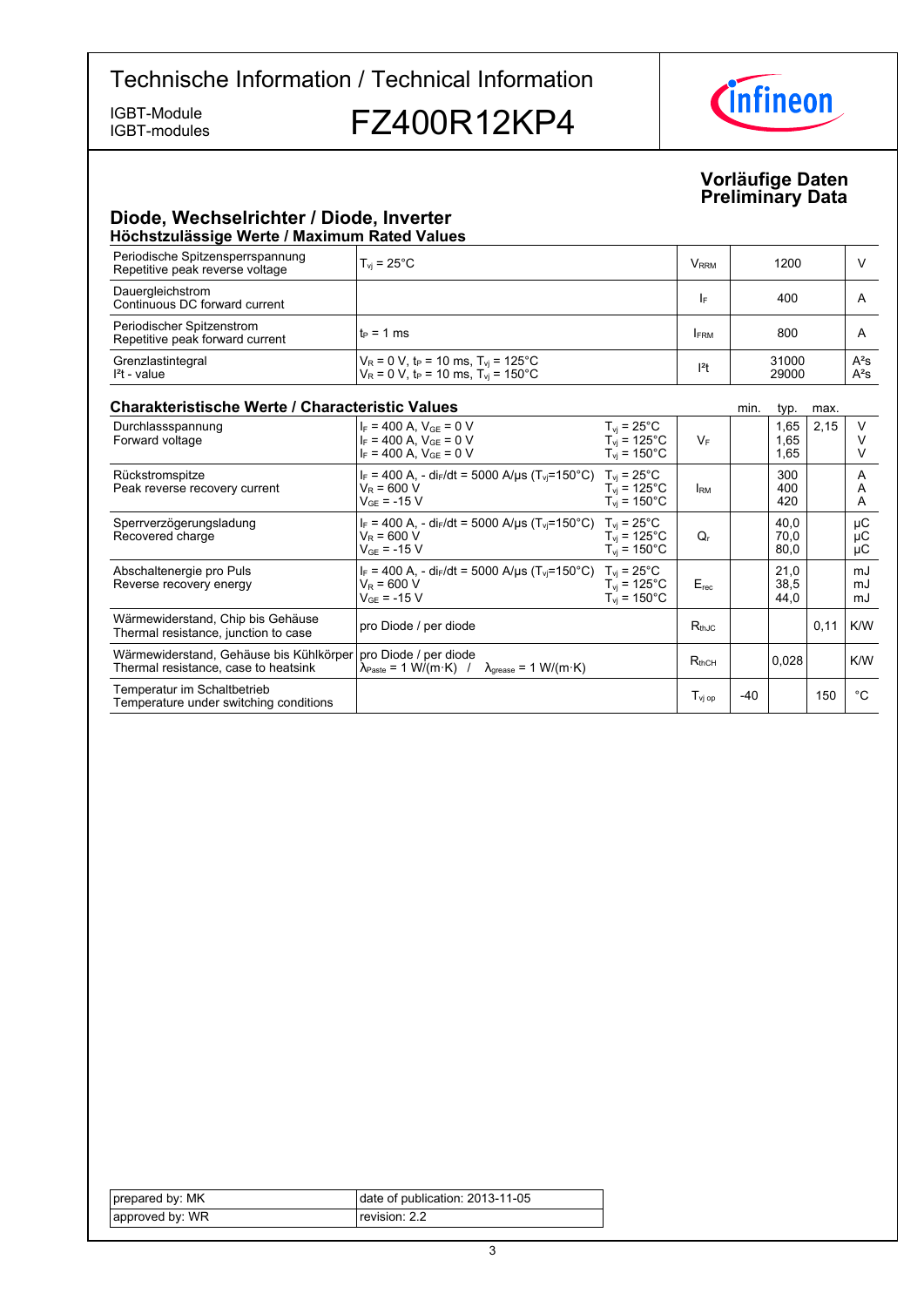IGBT-modules

IGBT-Module<br>IGBT-modules **FZ400R12KP4** 



### **Vorläufige-Daten Preliminary-Data**

| <b>Modul / Module</b>                                                                     |                                                                                                                      |                  |       |                                |      |                |
|-------------------------------------------------------------------------------------------|----------------------------------------------------------------------------------------------------------------------|------------------|-------|--------------------------------|------|----------------|
| Isolations-Prüfspannung<br>Isolation test voltage                                         | RMS, $f = 50$ Hz, $t = 1$ min.                                                                                       | VISOL            |       | 4,0                            |      | kV             |
| Material Modulgrundplatte<br>Material of module baseplate                                 |                                                                                                                      |                  |       | Cu                             |      |                |
| Innere Isolation<br>Internal isolation                                                    | Basisisolierung (Schutzklasse 1, EN61140)<br>basic insulation (class 1, IEC 61140)                                   |                  |       | Al <sub>2</sub> O <sub>3</sub> |      |                |
| Kriechstrecke<br>Creepage distance                                                        | Kontakt - Kühlkörper / terminal to heatsink<br>Kontakt - Kontakt / terminal to terminal                              |                  |       | 25,0<br>19,0                   |      | mm             |
| Luftstrecke<br>Clearance                                                                  | Kontakt - Kühlkörper / terminal to heatsink<br>Kontakt - Kontakt / terminal to terminal                              |                  |       | 25.0<br>10,0                   |      | mm             |
| Vergleichszahl der Kriechwegbildung<br>Comperative tracking index                         |                                                                                                                      | CTI              |       | >400                           |      |                |
|                                                                                           |                                                                                                                      |                  | min.  | typ.                           | max. |                |
| Wärmewiderstand, Gehäuse bis Kühlkörper<br>Thermal resistance, case to heatsink           | pro Modul / per module<br>$\lambda_{\text{Paste}} = 1 \text{ W/(m·K)} / \lambda_{\text{grease}} = 1 \text{ W/(m·K)}$ | $R_{thCH}$       |       | 0,01                           |      | K/W            |
| Modulstreuinduktivität<br>Stray inductance module                                         |                                                                                                                      | $L_{\rm sCF}$    |       | 16                             |      | nH             |
| Modulleitungswiderstand, Anschlüsse -<br>Chip<br>Module lead resistance, terminals - chip | $T_c = 25^{\circ}$ C, pro Schalter / per switch                                                                      | $R_{CC' + FF'}$  |       | 0,50                           |      | $m\Omega$      |
| Lagertemperatur<br>Storage temperature                                                    |                                                                                                                      | $T_{\text{stq}}$ | $-40$ |                                | 125  | $^{\circ}$ C   |
| Anzugsdrehmoment f. Modulmontage<br>Mounting torque for modul mounting                    | Schraube M6 - Montage gem. gültiger Applikationsschrift<br>Screw M6 - Mounting according to valid application note   | M                | 3,00  | $\overline{\phantom{a}}$       | 6,00 | N <sub>m</sub> |
| Anzugsdrehmoment f. elektr. Anschlüsse<br>Terminal connection torque                      | Schraube M4 - Montage gem. gültiger Applikationsschrift<br>Screw M4 - Mounting according to valid application note   | M                | 1,1   | $\overline{a}$                 | 2,0  | <b>Nm</b>      |
|                                                                                           | Schraube M6 - Montage gem. gültiger Applikationsschrift<br>Screw M6 - Mounting according to valid application note   |                  | 2,5   | $\overline{a}$                 | 5,0  | Nm             |
| Gewicht<br>Weight                                                                         |                                                                                                                      | G                |       | 340                            |      | g              |

| prepared by: MK | date of publication: 2013-11-05 |
|-----------------|---------------------------------|
| approved by: WR | revision: 2.2                   |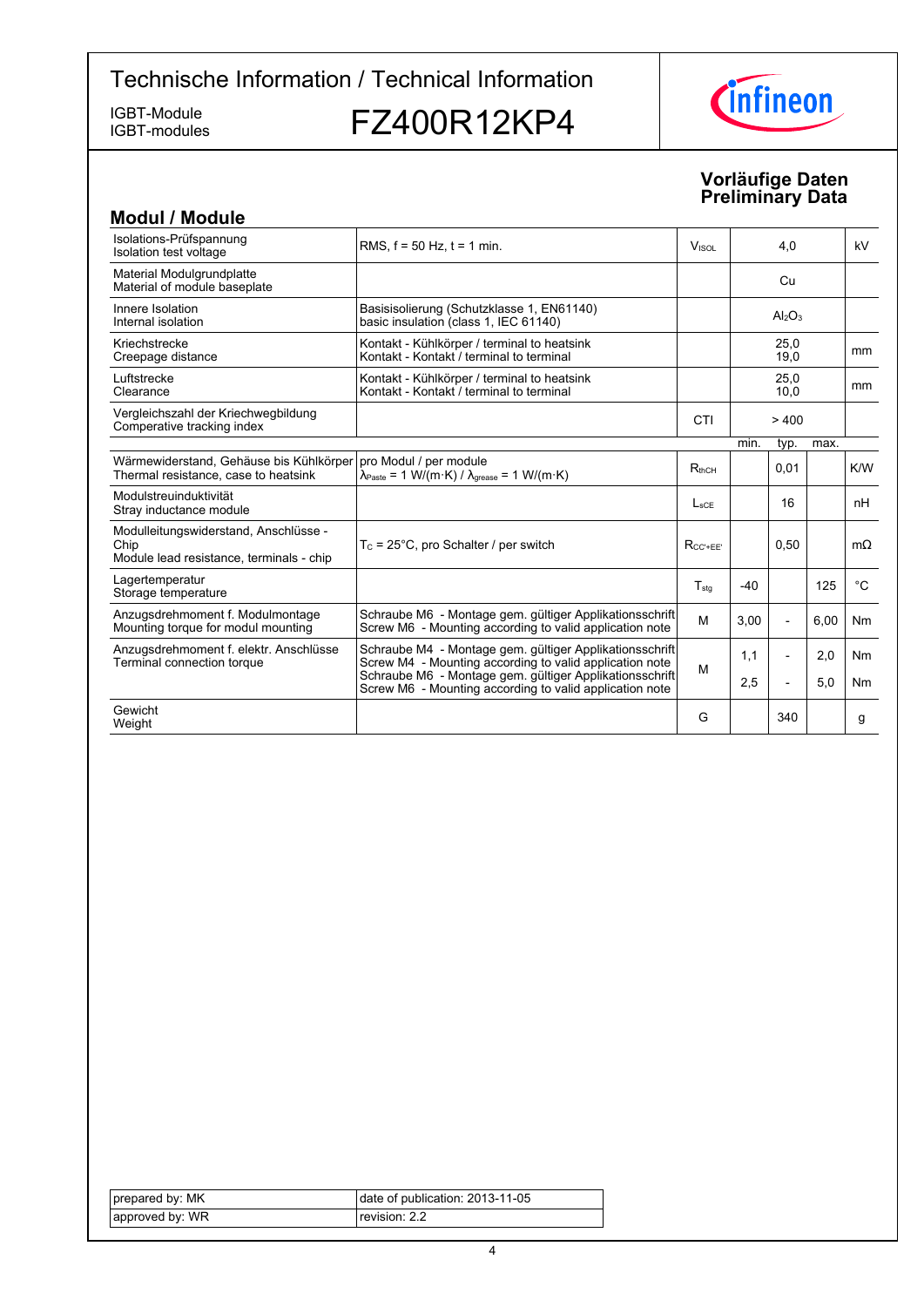IGBT-modules

# IGBT-Module<br>IGBT-modules **FZ400R12KP4**



### **Vorläufige-Daten Preliminary-Data**



#### **Übertragungscharakteristik-IGBT,Wechselrichter-(typisch) transfer-characteristic-IGBT,Inverter-(typical)**  $I_{C}$  = f (V<sub>GE</sub>)

 $\rm V_{CE}$  = 20 V



#### **Ausgangskennlinienfeld-IGBT,Wechselrichter-(typisch) output-characteristic-IGBT,Inverter-(typical)**  $I_C = f(V_{CE})$  $T_{\text{vj}}$  = 150 $^{\circ}$ C



#### **Schaltverluste-IGBT,Wechselrichter-(typisch) switching-losses-IGBT,Inverter-(typical)**  $E_{on}$  = f (l<sub>C</sub>),  $E_{off}$  = f (l<sub>C</sub>)

 $V_{GE}$  = ±15 V, R<sub>Gon</sub> = 1.8 Ω, R<sub>Goff</sub> = 1.8 Ω, V<sub>CE</sub> = 600 V

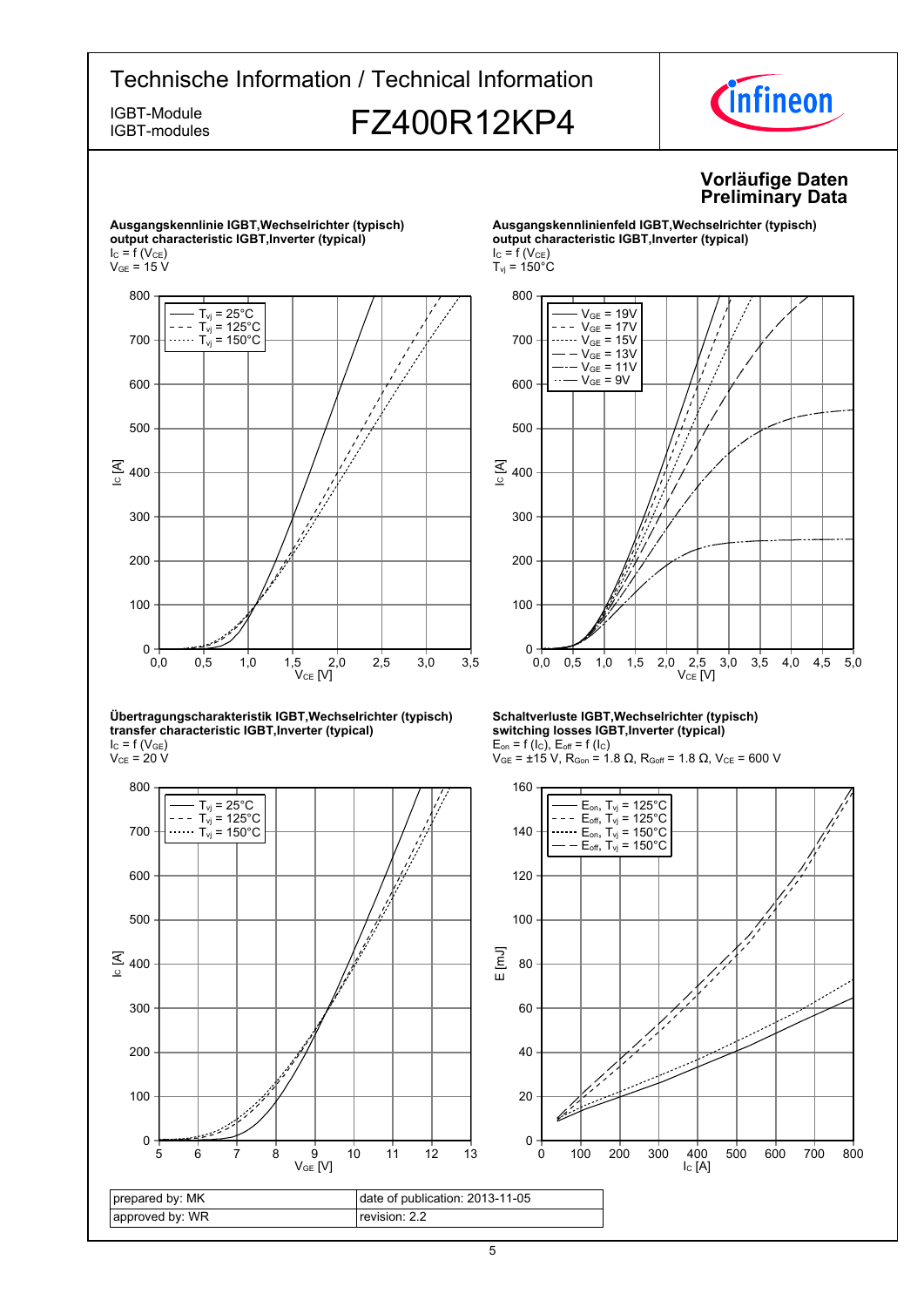## Technische Information / Technical Information IGBT-Module<br>IGBT-modules **FZ400R12KP4**



### **Vorläufige-Daten Preliminary-Data**



 $V_{CE}$  [V]

**Transienter-Wärmewiderstand-IGBT,Wechselrichtertransient thermal impedance IGBT, Inverter**  $Z_{thJC} = f(t)$ 







IC [A]

prepared by: MK approved by: WR

0

100

200

300

400

500

600

700

IGBT-modules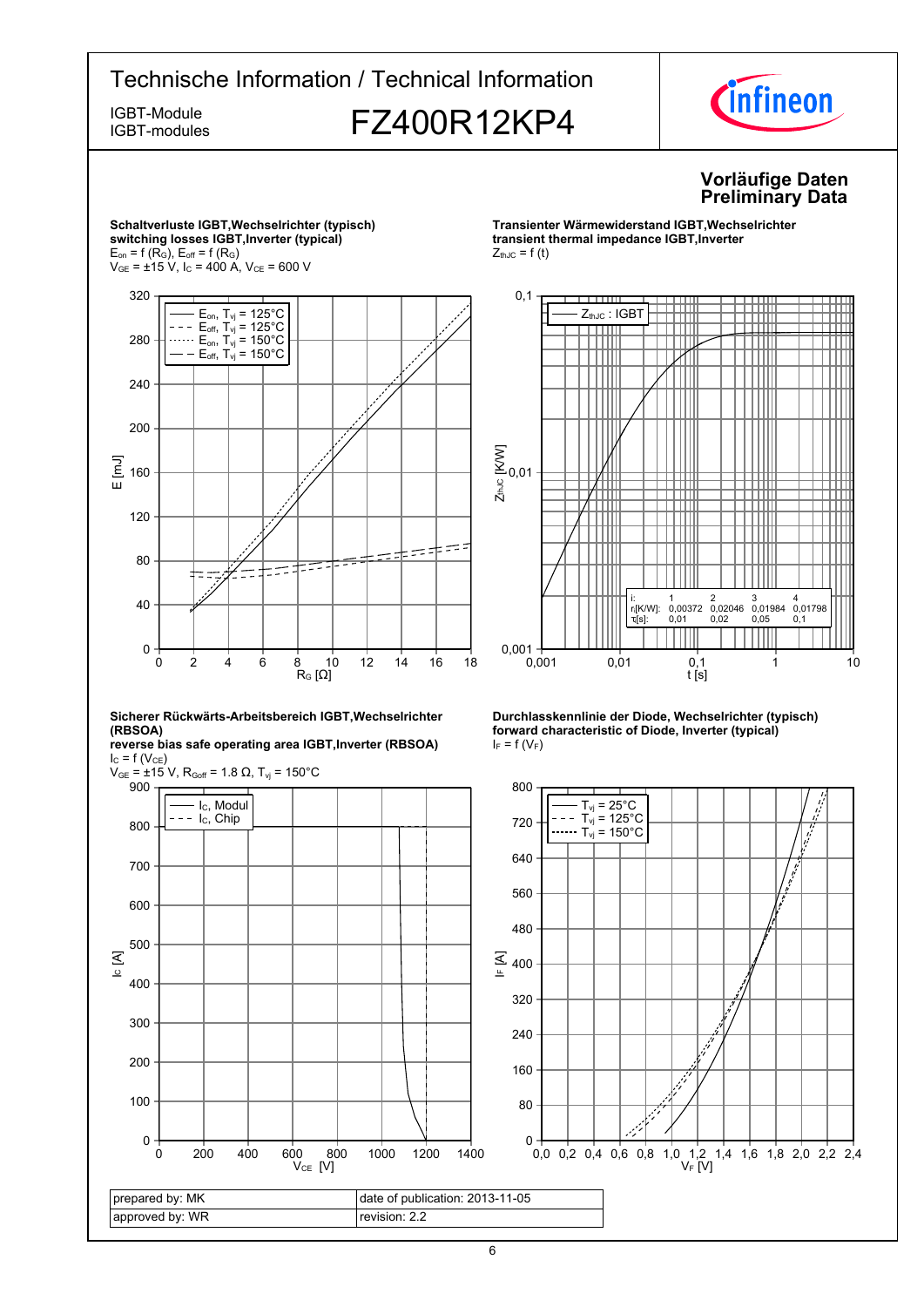IGBT-modules

# IGBT-Module **FZ400R12KP4**



### **Vorläufige-Daten Preliminary-Data**



**Schaltverluste-Diode,-Wechselrichter-(typisch)**

**Transienter-Wärmewiderstand-Diode,-Wechselrichtertransient thermal impedance Diode, Inverter**  $Z_{thJC} = f(t)$ 



**Schaltverluste-Diode,-Wechselrichter-(typisch)**  $s$ witching losses Diode, Inverter (typical)  $E_{rec}$  = f (R<sub>G</sub>)  $I_F = 400$  A,  $V_{CE} = 600$  V

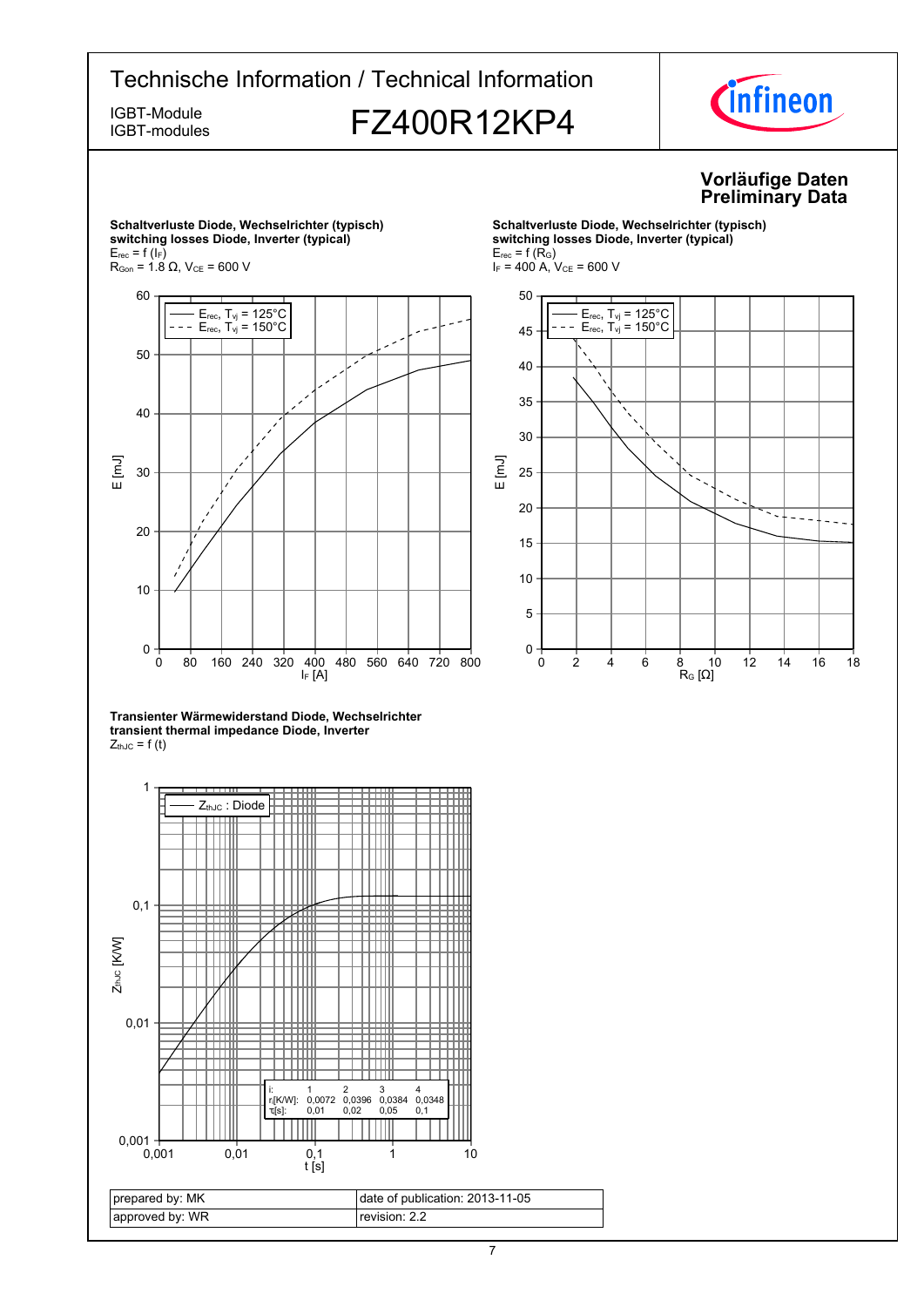

IGBT-modules

# IGBT-Module<br>IGBT-modules **FZ400R12KP4**